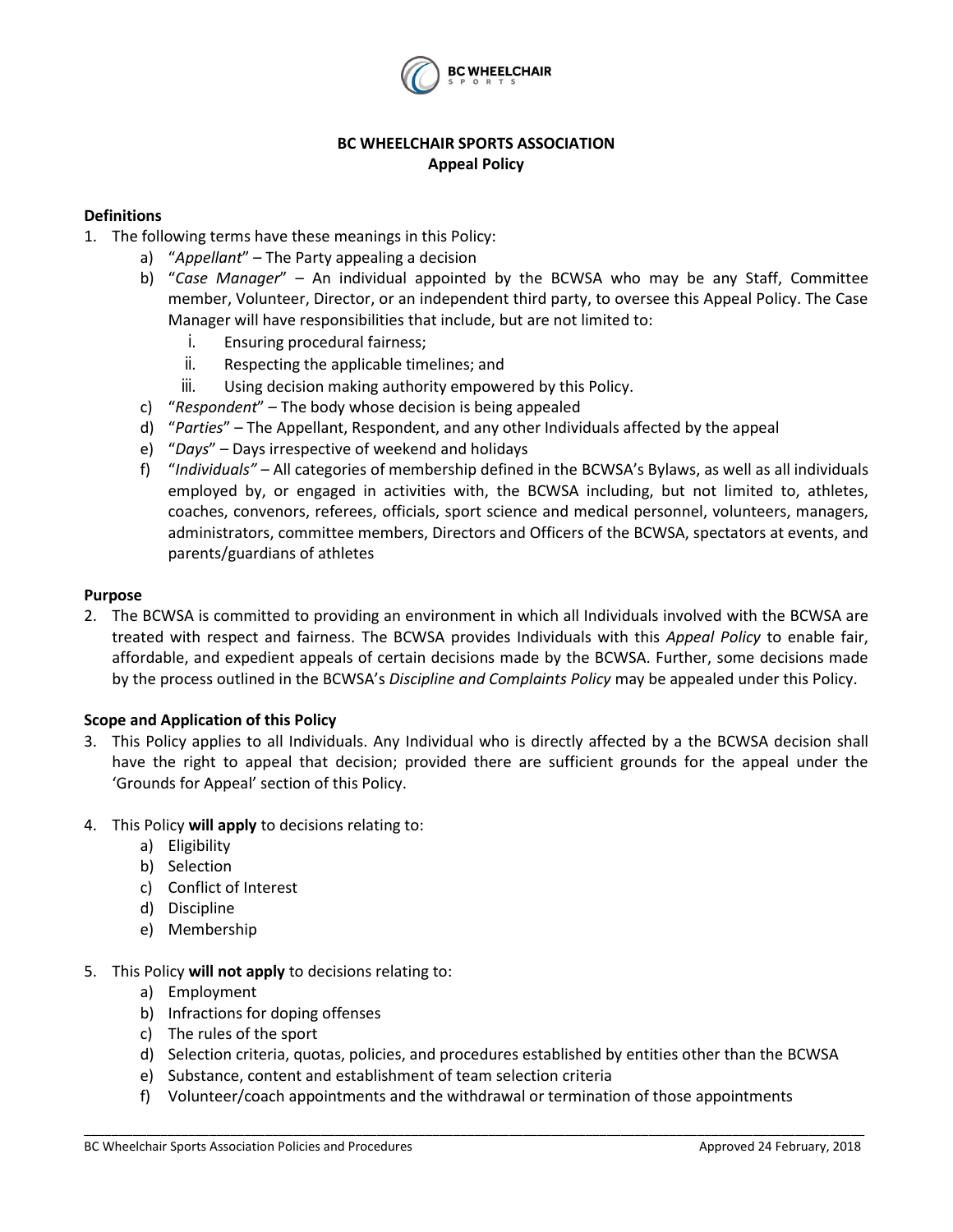

- g) Budgeting and budget implementation
- h) BCWSA's operational structure and committee appointments
- i) Decisions or discipline arising within the business, activities, or events organized by entities other than BCWSA (appeals of these decisions shall be dealt with pursuant to the policies of those other entities unless requested and accepted by BCWSA at its sole discretion)
- j) Commercial matters for which another appeals process exists under a contract or applicable law
- k) Decisions made under this Policy

### **Timing of Appeal**

- 6. Individuals who wish to appeal a decision have seven (7) days from the date on which they received notice of the decision to submit, in writing to the BCWSA, the following:
	- a) Notice of the intention to appeal
	- b) Contact information and status of the appellant
	- c) Name of the respondent and any affected parties, when known to the Appellant
	- d) Date the appellant was advised of the decision being appealed
	- e) A copy of the decision being appealed, or description of decision if written document is not available
	- f) Grounds for the appeal
	- g) Detailed reasons for the appeal
	- h) All evidence that supports these grounds
	- i) Requested remedy or remedies
- 7. An Individual who wishes to initiate an appeal beyond the seven (7) day period must provide a written request stating the reasons for an exemption. The decision to allow, or not allow, an appeal outside of the seven (7) day period will be at the sole discretion of the Case Manager and may not be appealed.

### **Grounds for Appeal**

- 8. A decision cannot be appealed on its merits alone. An appeal may only be heard if there are sufficient grounds for appeal. Sufficient grounds include the Respondent:
	- a) Made a decision that it did not have the authority or jurisdiction (as set out in the Respondent's governing documents) to make
	- b) Failed to follow its own procedures (as set out in the Respondent's governing documents)
	- c) Made a decision that was influenced by bias (where bias is defined as a lack of neutrality to such an extent that the decision-maker appears not to have considered other views)
	- d) Failed to consider relevant information or took into account irrelevant information in making the decision
	- e) Made a decision that was grossly unreasonable
- 9. The Appellant must demonstrate, on a balance of probabilities, that the Respondent has made a procedural error as described in the 'Grounds for Appeal' section of this Policy and that this error had, or may reasonably have had, a material effect on the decision or decision-maker.

### **Screening of Appeal**

10. Upon receiving the notice of the appeal and all other information (outlined in the 'Timing of Appeal' section of this Policy), BCWSA will appoint an independent Case Manager who has the following responsibilities:

- a) Determine if the appeal falls under the scope of this Policy
- b) Determine if the appeal was submitted in a timely manner
- c) Decide whether there are sufficient grounds for the appeal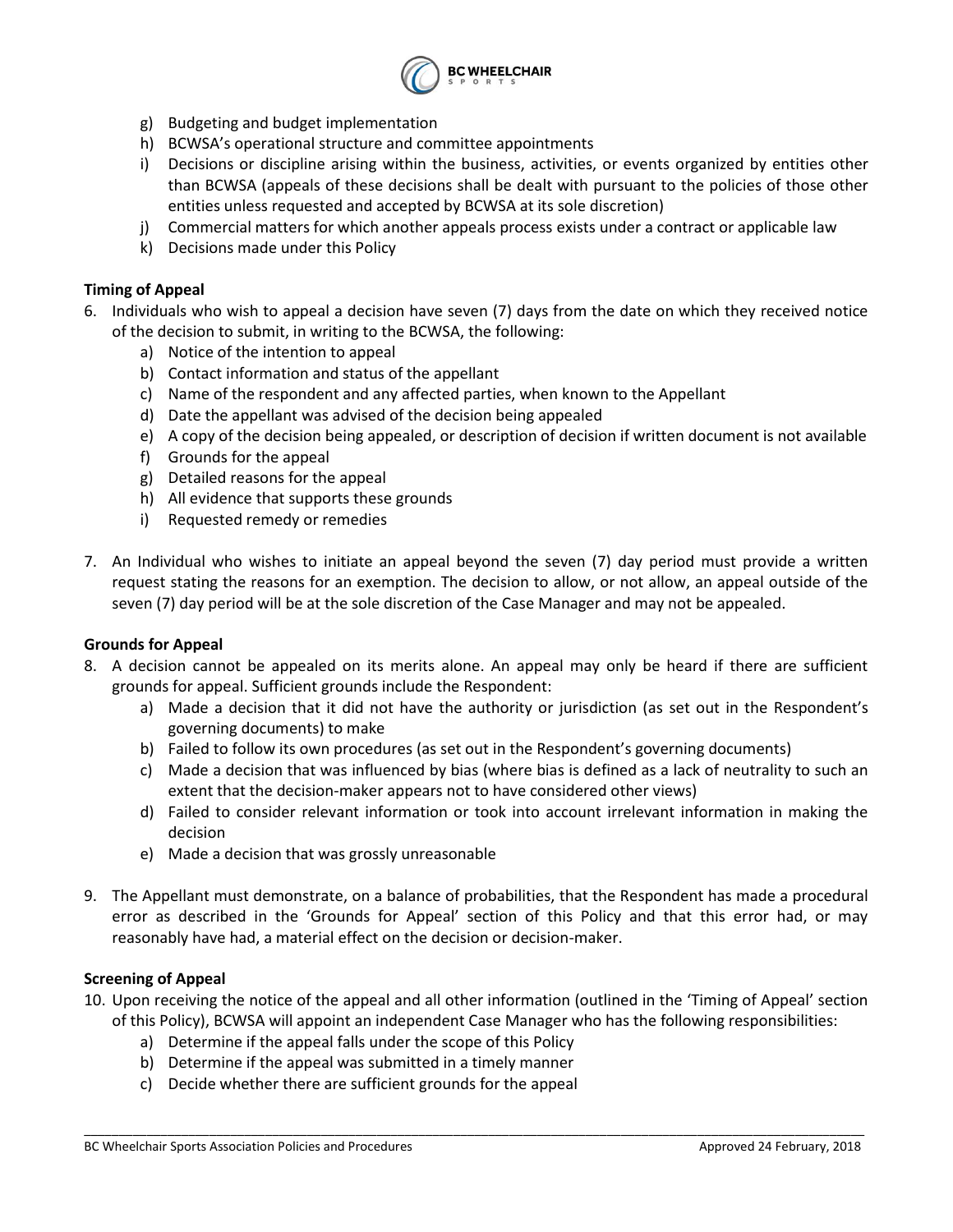

- 11. If the appeal is denied on the basis of insufficient grounds, because it was not submitted in a timely manner, or because it did not fall under the scope of this Policy, the Appellant will be notified, in writing, of the reasons for this decision. This decision may not be appealed.
- 12. If the Case Manager is satisfied there are sufficient grounds for an appeal, the Case Manager will appoint an Appeals Panel which shall consist of a single Adjudicator, to hear the appeal. In extraordinary circumstances, and at the discretion of the Case Manager, a Panel of three persons may be appointed to hear the appeal. In this event, the Case Manager will appoint one of the Panel's members to serve as the Chair.

## **Procedure for Appeal Hearing**

- 13. The Case Manager shall notify the Parties that the appeal will be heard. The Case Manager shall then decide the format under which the appeal will be heard. This decision is at the sole discretion of the Case Manager and may not be appealed.
- 14. If a Party chooses not to participate in the hearing, the hearing will proceed in any event.
- 15. The format of the hearing may involve an oral in-person hearing, an oral hearing by telephone or other communication medium, a hearing based on a review of documentary evidence submitted in advance of the hearing, or a combination of these methods. The hearing will be governed by the procedures that the Case Manager and the Panel deem appropriate in the circumstances, provided that:
	- a) The hearing will be held within a timeline determined by the Case Manager
	- b) The Parties will be given reasonable notice of the day, time and place of the hearing
	- c) Copies of any written documents which the parties wish to have the Panel consider will be provided to all Parties in advance of the hearing
	- d) The Parties may be accompanied by a representative, advisor, or legal counsel at their own expense
	- e) The Panel may request that any other individual participate and give evidence at the hearing
	- f) The Panel may allow as evidence at the hearing any oral evidence and document or thing relevant to the subject matter of the appeal, but may exclude such evidence that is unduly repetitious and shall place such weight on the evidence as it deems appropriate
	- g) If a decision in the appeal may affect another party to the extent that the other party would have recourse to an appeal in their own right under this Policy, that party will become a party to the appeal in question and will be bound by its outcome
	- h) The decision to uphold or reject the appeal will be by a majority vote of Panel members
- 16. In fulfilling its duties, the Panel may obtain independent advice.

### **Appeal Decision**

- 17. The Panel shall issue its decision, in writing and with reasons, within fourteen (14) days after the hearing's conclusion. In making its decision, the Panel will have no greater authority than that of the original decisionmaker. The Panel may decide to:
	- a) Reject the appeal and confirm the decision being appealed
	- b) Uphold the appeal and refer the matter back to the initial decision-maker for a new decision
	- c) Uphold the appeal and vary the decision
- 18. The Panel's written decision, with reasons, will be distributed to all Parties, the Case Manager, and the BCWSA. In extraordinary circumstances, the Panel may first issue a verbal or summary decision soon after the hearing's conclusion, with the full written decision to be issued thereafter. The decision will be considered a matter of public record unless decided otherwise by the Panel.